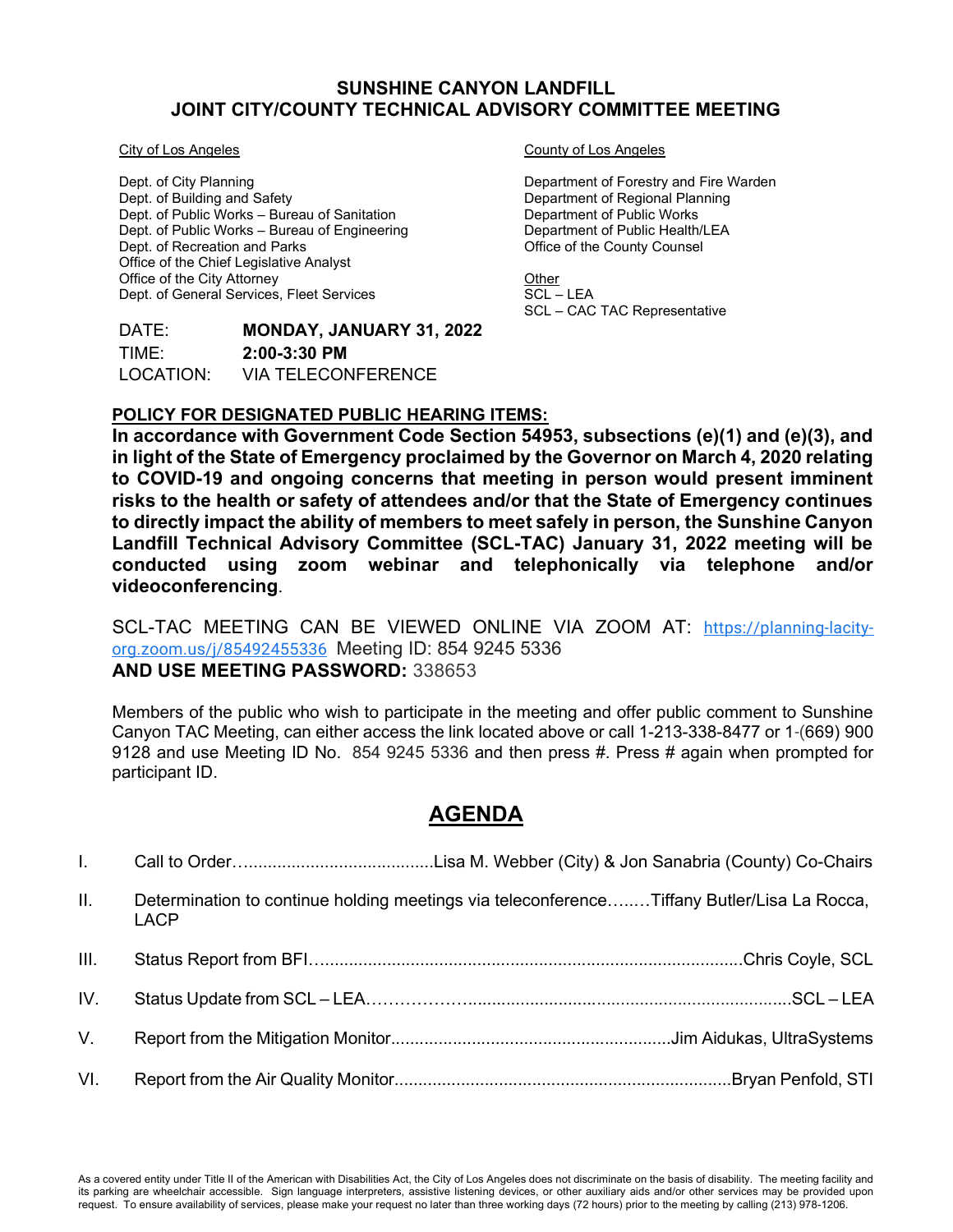- VII. Status Update from Los Angeles City Planning.........................Tiffany Butler/Lisa La Rocca, LACP
	- A. Air Quality Monitoring RFP Status
- VIII. Status Update from Los Angeles County……………………………LA Country DRP/LA County DPW
	- A. Ongoing Projects at Sunshine Canyon Landfill
- IX. Public Comment

Relevant reports can be accessed online from the following websites:

https://planning.lacity.org/about/commissions-boards-hearings#sunshine

http://planning.lacounty.gov/ and then by clicking "Agendas & Minutes" and choosing Sunshine Canyon Landfill Technical Advisory Committee (TAC)